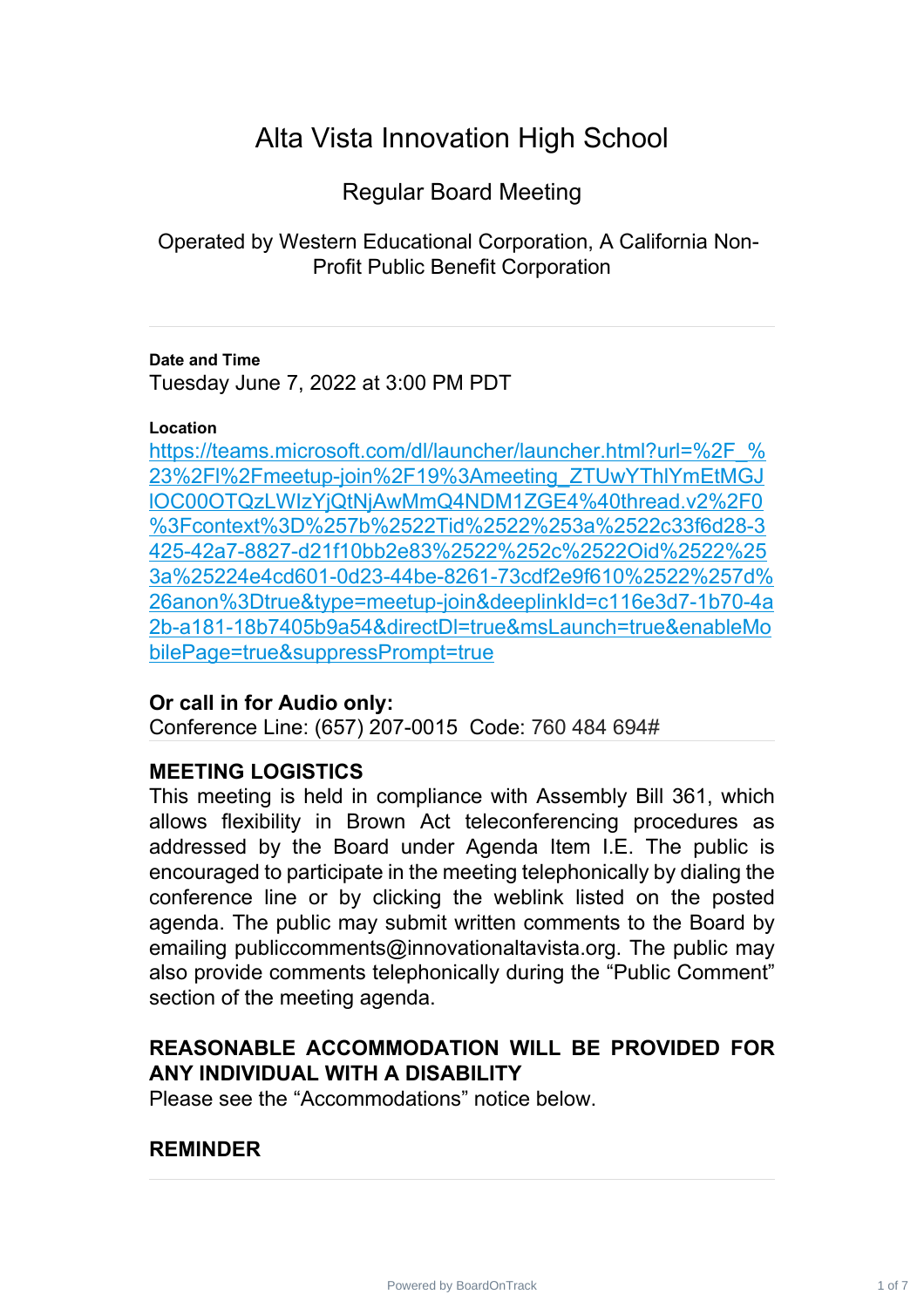As required by state law (SB 126), this meeting will be audio recorded and posted on the charter school's website.

#### **Agenda**

**Purpose Presenter Time**

#### **I. Opening Items 3:00 PM**

Opening Items

| Michael R<br>Adams |
|--------------------|
| Michael R<br>Adams |
|                    |

#### **Members of the Board Roll Call and Establishment of Quorum** Michael R. Adams, Board President Claudette Beck, Board Secretary Frank Lukacsa, Board Member Dr. David Rathgeber, Board Member

| <b>C.</b> Pledge of Allegiance | Michael R<br>Adams |
|--------------------------------|--------------------|
| <b>D.</b> Staff Introductions  | Michael R<br>Adams |

*At this time, staff members will be invited to state their names and titles.*

| <b>E.</b> Adopt Resolution Continuing<br>Board of Directors' Authority to Hold<br><b>Virtual or Teleconference Meetings</b><br><b>Pursuant to Assembly Bill 361</b> | Vote                      | Jeff<br>Martineau  |
|---------------------------------------------------------------------------------------------------------------------------------------------------------------------|---------------------------|--------------------|
| F. Approve Agenda for the June 7,<br>2022, Regular Public Meeting of the<br><b>Board of Directors</b>                                                               | Vote                      | Michael R<br>Adams |
| <b>G.</b> Approve Minutes of the May 12,<br>2022, Regular Public Meeting of the<br><b>Board of Directors</b>                                                        | Approve<br><b>Minutes</b> | Michael R<br>Adams |

#### **II. Consent Agenda**

*All items listed under consent agenda are considered by the Board to be routine and consistent with approved policies and practices of the Charter School. The Board will be asked to approve all of the consent agenda items by a single vote unless requested by a Board member to be discussed and considered for action separately.*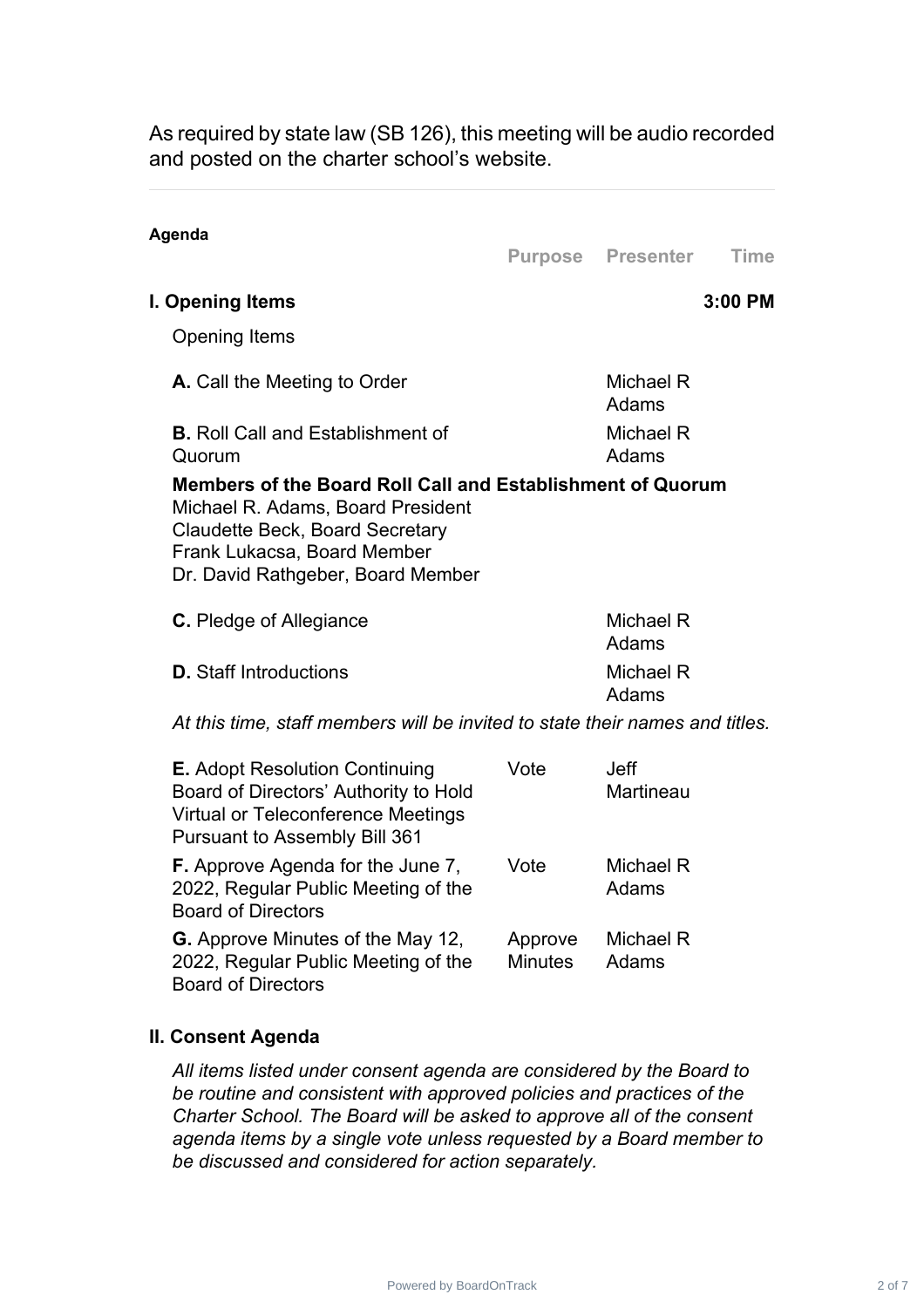|                                |      | <b>Purpose Presenter</b> | Time |
|--------------------------------|------|--------------------------|------|
| <b>A.</b> Consent Agenda Items | Vote | Michael R                |      |
|                                |      | Adams                    |      |

1. The Board will be asked to accept the Uniform Complaints Report for the 2021-2022 school year: 1 Complaint Received

## **III. Public Comment**

*At this time, members of the public may address the Board on any item within the subject matter jurisdiction of the Board, whether or not the item is on the agenda, by dialing the teleconference line or by clicking the weblink listed on the posted agenda. The time allotted per presentation will not exceed three (3) minutes, except in the case where a member of the public utilizes a translator, in which case the time allotted will not exceed six (6) minutes. In accordance with the Brown Act, no action may occur at this time, but it is the Board's prerogative to hold a brief discussion, provide information to the public, provide direction to staff, or schedule the matter for a future meeting.*

| A. Public Comment | FYI | Michael R |
|-------------------|-----|-----------|
|                   |     | Adams     |

#### **IV. School Reports and Information**

| A. Area Superintendent Update                                                                                                             | FYI        | Julie<br>Parra           |
|-------------------------------------------------------------------------------------------------------------------------------------------|------------|--------------------------|
| <b>B.</b> WIOA Update                                                                                                                     | <b>FYI</b> | Julie<br>Parra           |
| <b>C.</b> Report on Mathematics<br><b>Placement Results</b>                                                                               | <b>FYI</b> | Julie<br>Parra           |
| <b>D.</b> LCFF Local Indicators Report for<br><b>School Year 2021-2022</b>                                                                | <b>FYI</b> | Julie<br>Parra           |
| <b>E.</b> School Survey Report                                                                                                            | <b>FYI</b> | Julie<br>Parra           |
| <b>F.</b> Annual IRS Form 990, Return of<br><b>Organization Exempt From Income</b><br>Tax and the California return for<br>2020, as filed | <b>FYI</b> | Guita<br>Sharifi         |
| <b>G.</b> Finance Update                                                                                                                  | <b>FYI</b> | Guita<br>Sharifi         |
| H. Area Superintendent Performance<br><b>Review (Evaluation Tool for school</b><br>year 2022-2023), First Read                            | <b>FYI</b> | <b>Jeff</b><br>Martineau |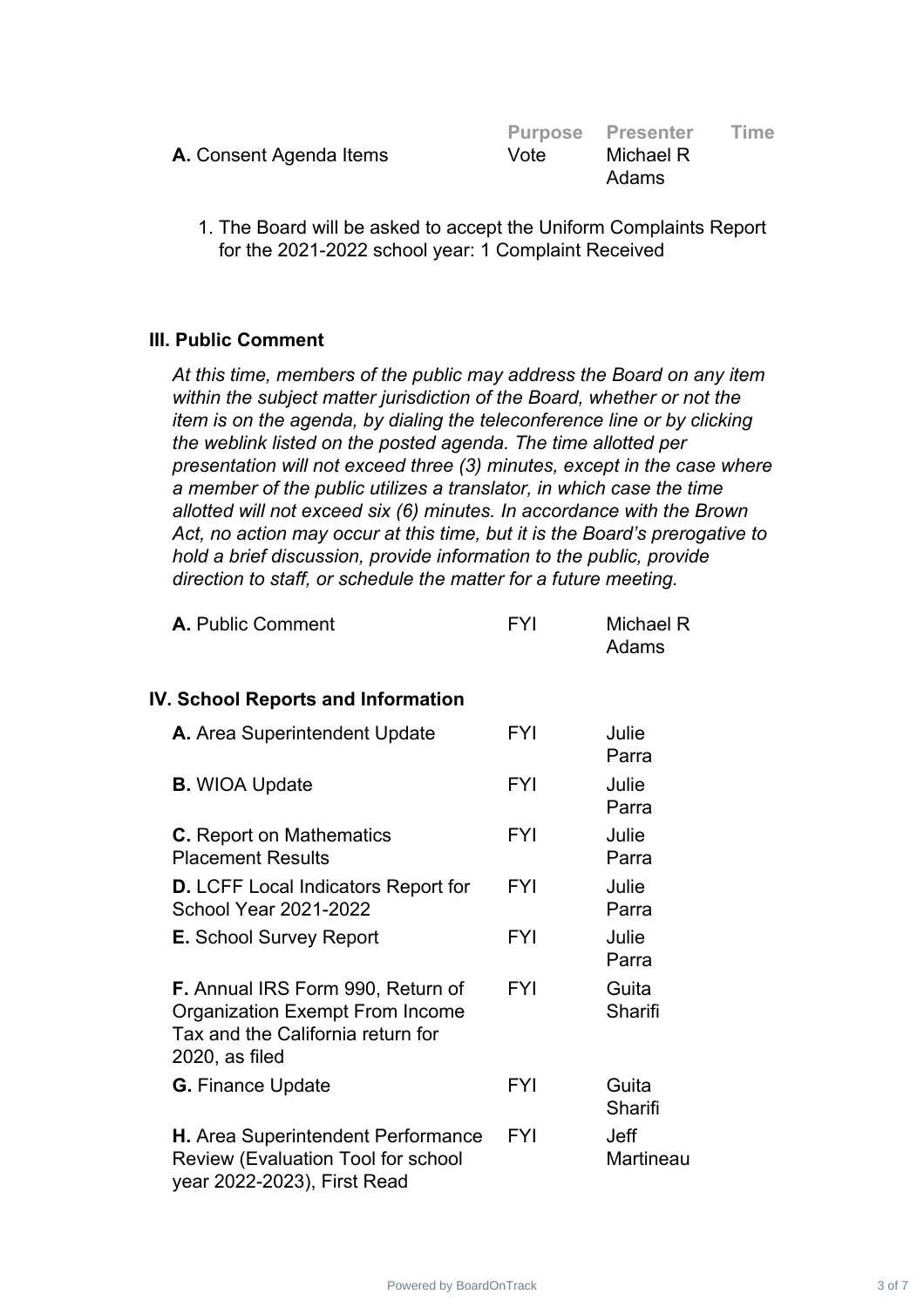| V. Public Hearing                                                                                                                                                                                                                                                        |                |                          |
|--------------------------------------------------------------------------------------------------------------------------------------------------------------------------------------------------------------------------------------------------------------------------|----------------|--------------------------|
| <b>A.</b> Open Public Hearing                                                                                                                                                                                                                                            | Vote           | Michael R<br>Adams       |
| <b>B.</b> The Board will hold a public<br>hearing to solicit the<br>recommendations and comments of<br>members of the public regarding the<br><b>Budget Overview for Parents and the</b><br>Local Control Accountability Plan<br>(LCAP) for the 2022-2023 school<br>year | <b>Discuss</b> | Julie<br>Parra           |
| <b>C.</b> Close Public Hearing                                                                                                                                                                                                                                           | Vote           | Michael R<br>Adams       |
| <b>VI. Action Items</b>                                                                                                                                                                                                                                                  |                |                          |
| <b>A.</b> The Board will be asked to<br>approve Claudette Beck to serve on<br>the Board of Directors for the term<br>July 1, 2022 through June 30, 2023                                                                                                                  | Vote           | Michael R<br>Adams       |
| <b>B.</b> The Board will be asked to<br>approve Frank Lukacsa to serve on<br>the Board of Directors for the term<br>July 1, 2022 through June 30, 2023                                                                                                                   | Vote           | Michael R<br>Adams       |
| <b>C.</b> The Board will be asked to<br>approve Dr. David Rathgeber to<br>serve on the Board of Directors for<br>the term July 1, 2022 through June<br>30, 2023                                                                                                          | Vote           | Michael R<br>Adams       |
| <b>D.</b> The Board will be asked to<br>approve Michael R. Adams to serve<br>on the Board of Directors for the term<br>July 1, 2022 through June 30, 2023                                                                                                                | Vote           | Claudette<br><b>Beck</b> |
| <b>E.</b> The Board will be asked to<br>approve the amended Conflict of<br><b>Interest Code</b>                                                                                                                                                                          | Vote           | <b>Jeff</b><br>Martineau |
| <b>F.</b> The Board will be asked to re-<br>authorize the Corporate Officers and<br>Senior Administration to make all<br>reasonable and necessary business<br>arrangements, and enter into all<br>reasonable and necessary<br>transactions, including but not limited    | Vote           | Michael R<br>Adams       |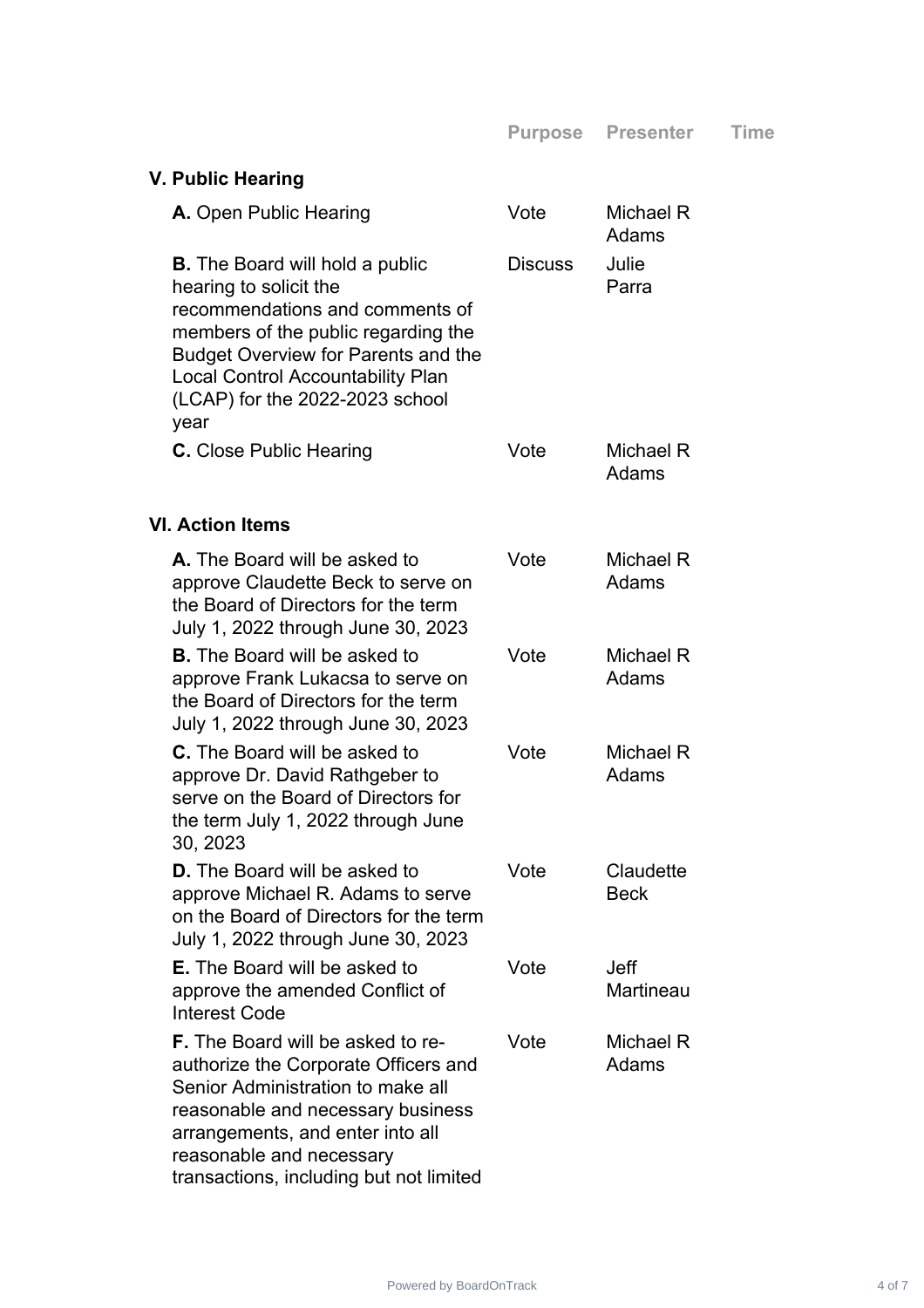| to, contracts with vendors,                                                                                                                                                                                                        | <b>Purpose</b> | <b>Presenter</b>   | <b>Time</b> |
|------------------------------------------------------------------------------------------------------------------------------------------------------------------------------------------------------------------------------------|----------------|--------------------|-------------|
| employees, consultants and others<br><b>G.</b> The Board will be asked to re-<br>authorize the Corporate Officers to<br>award discretionary incentives to<br>employees at various sundry times                                     | Vote           | Michael R<br>Adams |             |
| <b>H.</b> The Board will be asked to<br>approve the Local Control Funding<br>Formula (LCFF) for school year<br>2022-2023, which drives the primary<br>source of funding for the charter<br>school                                  | Vote           | Guita<br>Sharifi   |             |
| <b>I.</b> The Board will be asked to approve<br>the Education Protection Account<br>(EPA) spending determinations                                                                                                                  | Vote           | Guita<br>Sharifi   |             |
| <b>J.</b> The Board will be asked to<br>approve the Budget for the 2022-<br>2023 fiscal year                                                                                                                                       | Vote           | Guita<br>Sharifi   |             |
| K. The Board will be asked to<br>approve the Budget Overview for<br><b>Parents and the Local Control</b><br>Accountability Plan (LCAP) for the<br>2022-2023 school year                                                            | Vote           | Julie<br>Parra     |             |
| <b>L.</b> The Board will be asked to<br>approve the school's Title I federal<br>addendum for Schoolwide Program<br>for the 2022-2023 fiscal year                                                                                   | Vote           | Julie<br>Parra     |             |
| M. The Board will be asked to<br>approve the Consolidated<br>Application process and submission<br>for all reports required for the 2022-<br>2023 school year                                                                      | Vote           | Julie<br>Parra     |             |
| N. The Board will be asked to renew<br>a Revolving Line of Credit (RLOC)<br>from Hanmi Bank for the 2022-2023<br>school year, as needed, to maintain<br>adequate cash flow pursuant to the<br><b>RLOC</b> provisions               | Vote           | Guita<br>Sharifi   |             |
| <b>O.</b> The Board will be asked to<br>approve obtaining a loan from LLAC<br>during the 2022-2023 fiscal year, as<br>needed to maintain adequate cash<br>flow, pursuant to promissory note<br>provisions with applicable interest | Vote           | Guita<br>Sharifi   |             |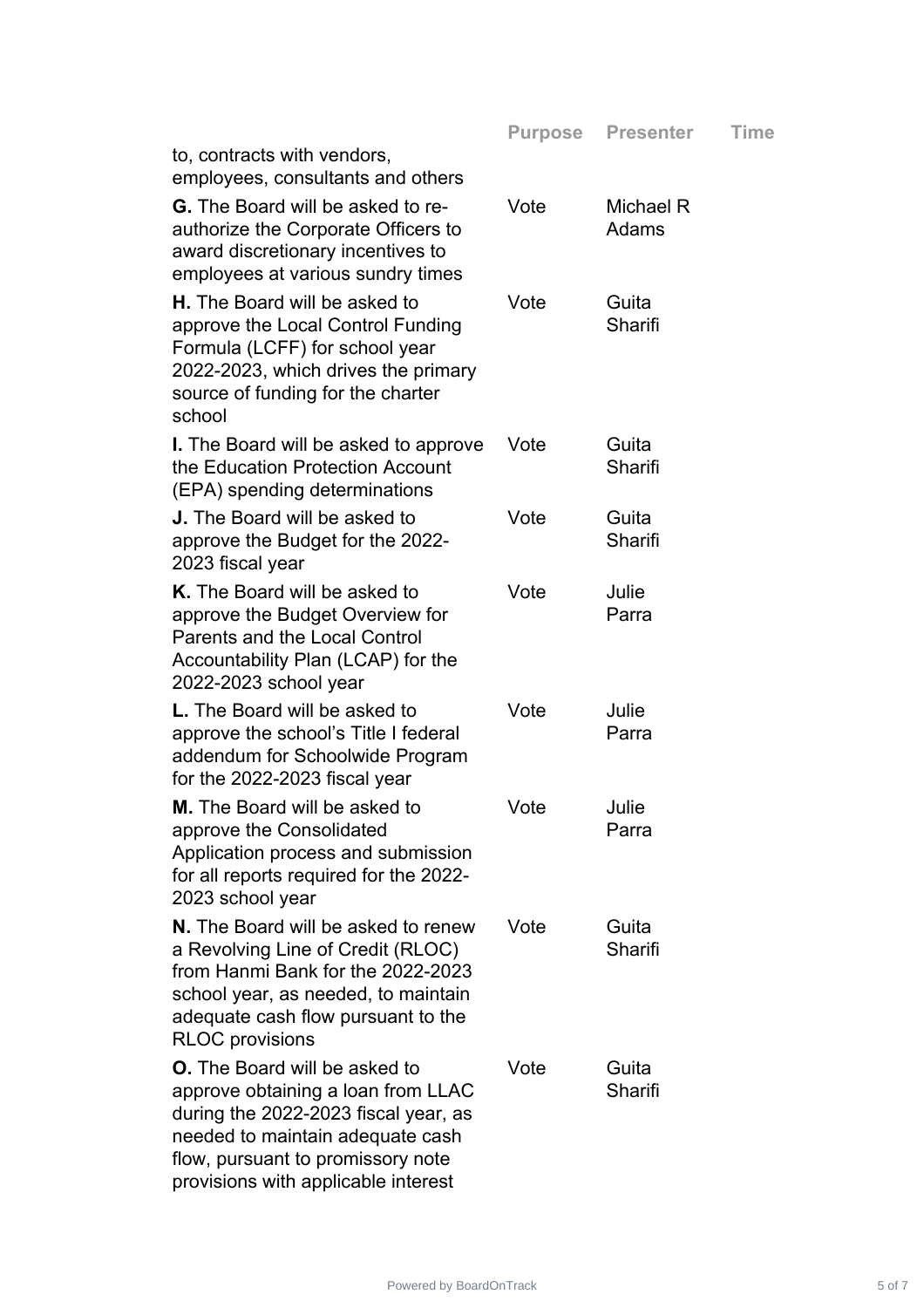## **VII. Additional Corporate Officers and Board Members' Observations and Comments**

| <b>A.</b> Observations and Comments | <b>FYI</b> | Michael R |
|-------------------------------------|------------|-----------|
|                                     |            | Adams     |

#### **VIII. Closed Session**

| A. Adjourn open public Board      | Vote | Michael R |
|-----------------------------------|------|-----------|
| meeting to go into closed session |      | Adams     |

- 1. CONFERENCE WITH LEGAL COUNSEL—ANTICIPATED **LITIGATION** (Government Code § 54956.9(d)(2).): (1 matter)
- 2. PUBLIC EMPLOYEE DISCIPLINE/DISMISSAL/RELEASE

(Government

Code section 54957(b).)

| <b>B.</b> Adjourn closed session and<br>reconvene to open public Board<br>meeting        | Vote       | Michael R<br>Adams |
|------------------------------------------------------------------------------------------|------------|--------------------|
| <b>C.</b> Report of action taken or<br>recommendations made in closed<br>session, if any | <b>FYI</b> | Michael R<br>Adams |
| IX. Closing Items                                                                        |            |                    |
| <b>A.</b> Next Regular Board Meeting<br>Date: July 20, 2022, 1:00pm                      | <b>FYI</b> | Michael R<br>Adams |
| <b>B.</b> Adjourn Meeting                                                                | Vote       | Michael R<br>Adams |

**Accommodations.** All meetings of the Board of Directors are held in compliance with the Americans with Disabilities Act of 1990. Requests for disability-related modifications or accommodations, or translation services, in order to enable all individuals to participate in the Charter School's open and public meetings shall be made by contacting Soliman Villapando at (661) 272-1225 at least twenty four (24) hours before the scheduled meeting.

**Non-Discrimination.** The Charter School prohibits discrimination, harassment, intimidation, and bullying based on the actual or perceived characteristics of disability, gender, gender identity,